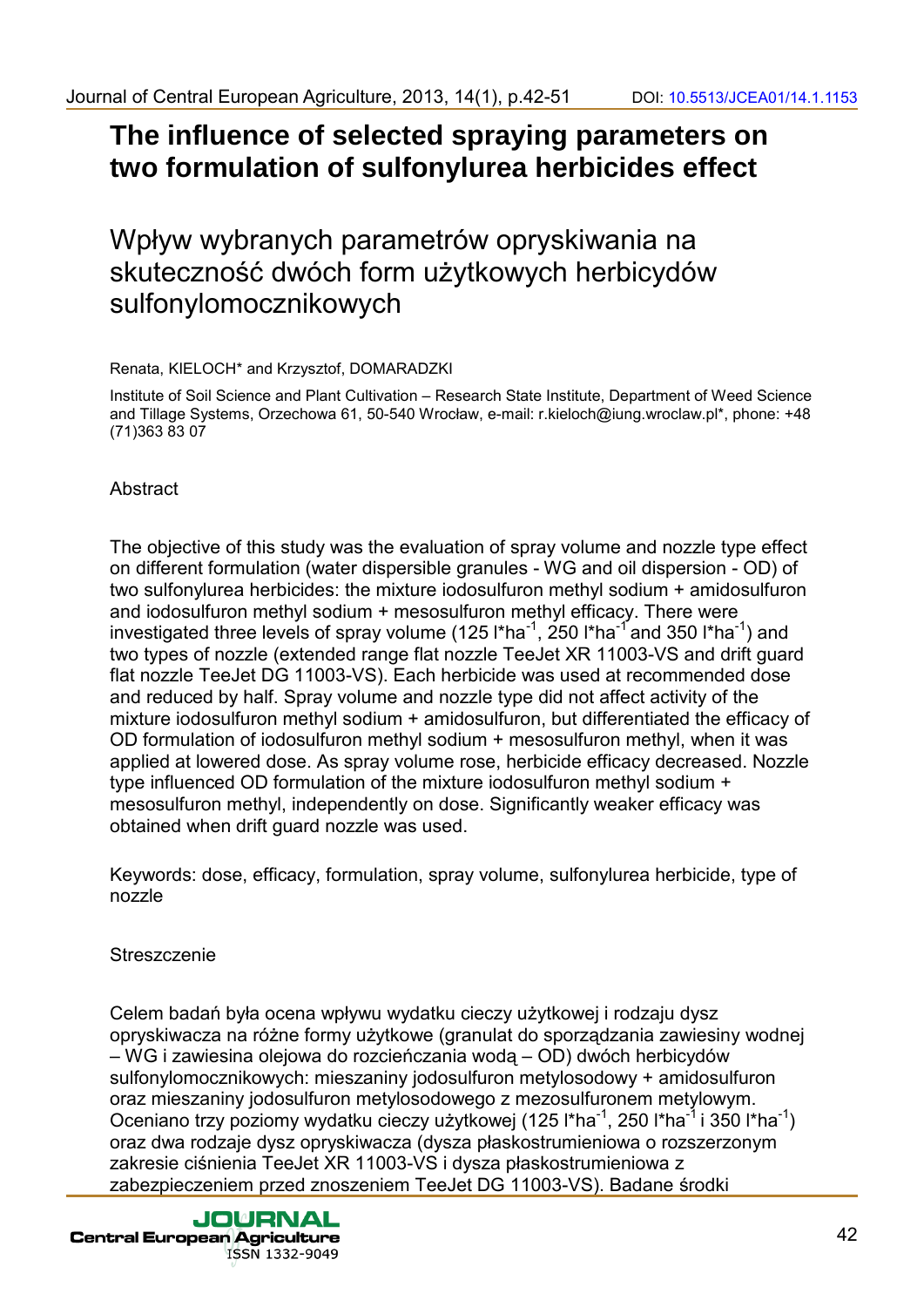zastosowano w dawce zalecanej oraz obniżonej o połowe. Wydatek cieczy użytkowej oraz rodzaj dysz opryskiwacza nie wpłynęły na działanie mieszaniny jodosulfuron metylosodowy + amidosulfuron. Wydatek cieczy użytkowej zróżnicował skuteczność formy olejowej (OD) mieszaniny jodosulfuronu metylosodowego z mezosulfuronem metylu aplikowanego w dawce zredukowanej. Wraz ze wzrostem wydatku cieczy użytkowej, malała skuteczność herbicydu. Rodzaj dysz wpłynął na skuteczność działania formy OD powyższej mieszaniny, niezależnie od dawki. Znacząco słabszą skuteczność osiągnięto, gdy zastosowano dyszę antyznoszeniową.

Słowa kluczowe: dawka, forma użytkowa, herbicydy sulfonylomocznikowe, rodzaj dyszy, skuteczność, wydatek cieczy użytkowej

## Detailed abstract

Skuteczność działania herbicydu jest wypadkową wielu czynników. O końcowym efekcie chwastobójczym zastosowanego środka w dużym stopniu decyduje proces jego pobrania przez chwasty, od którego zależy ilość substancji aktywnej zaabsorbowanej przez roślinę. Właściwy dobór parametrów technicznych opryskiwania oraz właściwości fizyko-chemiczne cieczy użytkowej wpływa na dokładność pokrycia opryskiwanych powierzchni i jej retencję, a tym samym ilość pobranego herbicydu.

W ramach badań wykonano doświadczenia w warunkach kontrolowanych (szklarnia) nad oceną wpływu wydatku cieczy użytkowej i rodzaju dysz opryskiwacza na różne formy użytkowe (granulat do sporządzania zawiesiny wodnej – WG i zawiesina olejowa do rozcieńczania wodą – OD) dwóch herbicydów sulfonylomocznikowych: mieszaniny jodosulfuronu metylosodowego z amidosulfuronem oraz mieszaniny jodosulfuronu metylosodowego z mezosulfuronem metylowym. Dodatkowo, w badaniach nad wpływem wydatku cieczy użytkowej na skuteczność zabiegu przeprowadzono trzyletnie doświadczenia polowe, w dwóch lokalizacjach pszenicy ozimej, różniących się pod względem zachwaszczenia: 1. pole z dominacją gatunków jednoliściennych, 2. pole opanowane przez gatunki dwuliścienne. W badaniach oceniono trzy poziomy wydatku cieczy użytkowej (125 l\*ha<sup>-1</sup>, 250 l\*ha<sup>-1</sup> i 350 l\*ha<sup>-1</sup>) oraz dwa rodzaje dysz opryskiwacza (dysza płaskostrumieniowa o rozszerzonym zakresie ciśnienia TeeJet XR 11003-VS i dysza płaskostrumieniowa z zabezpieczeniem przed znoszeniem (TeeJet DG 11003-VS). Herbicydy zastosowano w dawkach zalecanej oraz obniżonej o połowę. Dawki mieszaniny jodosulfuron metylosodowy + mezosulfuron metylowy wynosiły 2.4 g\*ha<sup>-1</sup> + 12 g\*ha<sup>-1</sup> i 1.2 g\*ha<sup>-1</sup> + 6 g\*ha<sup>-1</sup>, a mieszaniny jodosulfuron metylosodowy + amidosulfuron 3.75 g\*ha<sup>-1</sup> + 15 g\*ha $^{-1}$  i 1.875 g\*ha $^{-1}$  + 7.5 g\*ha $^{-1}$ . Zabieg herbicydowy w badaniach szklarniowych wykonano, gdy chwasty znajdowały się we wczesnych fazach rozwojowych (2-4 liście). W badaniach polowych faza rozwojowa zawierała się w granicach 4-10 liści.

Wydatek cieczy użytkowej oraz rodzaj dysz opryskiwacza nie wpłynęły na działanie mieszaniny jodosulfuron metylosodowy + amidosulfuron. Wydatek cieczy użytkowej zróżnicował skuteczność formy olejowej (OD) mieszaniny jodosulfuronu metylosodowego z mezosulfuronem metylu aplikowanego w dawce zredukowanej. Wraz ze wzrostem wydatku cieczy użytkowej, malała skuteczność herbicydu. Rodzaj dysz wpłynął na skuteczność działania formy OD powyższej mieszaniny, na poziomie obu badanych dawek. Znacząco słabszą skuteczność osiągnięto, gdy zastosowano

**JOURNAL Central European Agriculture** ISSN 1332-9049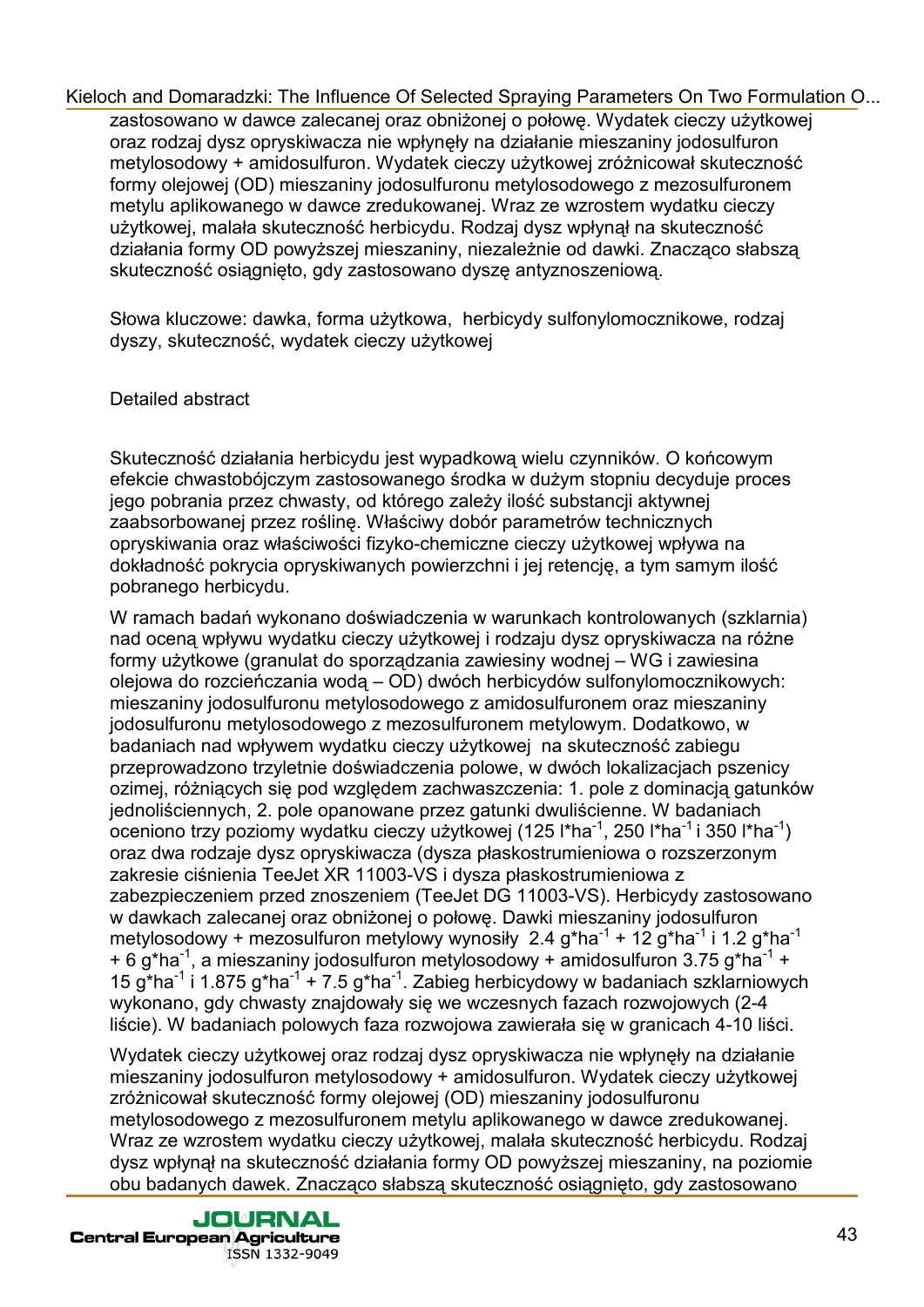dyszę antyznoszeniową. Wpływ ocenianych parametrów technicznych zabiegu był znacznie silniejszy w przypadku gatunku mniej wrażliwego na powyższą mieszaninę, tj. Alopecurus myosuroides.

## **Introduction**

Current tendency in plant protection tends to enhance herbicide efficacy, reducing of pesticides active ingredients introduction to arable fields, simultaneously. In weed control main role plays herbicide uptake, because this process determines amount of active ingredients absorbed by weeds and translocated to the target site of action.

Appropriate selection of spraying parameters affects accuracy of spraying surfaces coverage by herbicide solution and consequently quantum of retained and absorbed herbicide active ingredient. In weed control, herbicide formulation is an important determinant of its active ingredient activity by building up its physicochemical properties (Zabkiewicz, et al. 2007). Current research performances trends towards attainment of herbicide formulation characterized by better spray solution retention, spreading on the leaves surfaces and absorption by weeds - properties finally affecting herbicide effectiveness. To achieve high weed control level, some of herbicides require addition of adjuvants. These compounds enhance herbicides activity by increase of cuticule permeability, reduction of surface tension, increase of spray solution adhesion, prevention of herbicide crystalisation on leaves surface (Green and Beestman, 2007). Joint application of herbicide and adjuvant enables reduction of herbicide dose without risk of weed control decrease (Collins and Helling, 2002, Stagnari, et. al., 2006).

Spraying parameters, such as spray volume and type of nozzle, play a important role in weed control effect because of their influence on covering and distribution of spray solution on plants surfaces (Kierzek and Wachowiak, 2009, Stainer, et al., 2006).

The objective of this study was the evaluation of some spraying parameters on different formulation (water dispersible granules - WG and oil dispersion - OD) of two sulfonylurea herbicides: the mixture iodosulfuron methyl sodium + amidosulfuron and iodosulfuron methyl sodium + mesosulfuron methyl efficacy.

## Material and methods

Research included two type of experiment:

- 1. evaluation of the influence of spray volume (125 l\*ha<sup>-1</sup>, 250 l\*ha<sup>-1</sup> and 350 l\*ha<sup>-1</sup>) on herbicide efficacy was performed under both glasshouse and field conditions,
- 2. evaluation of type of nozzle (extended range flat nozzle TeeJet XR 11003-VS and drift guard flat nozzle TeeJet DG 11003-VS) on herbicide effect was carried out in glasshouse.

Glasshouse experiments involved five weed species as tested plants, that were planted into plastic, 10 cm diameter pots, filled with the mixture of peat and sand. The experimental pattern was completely randomization, in three replications. Grass weeds (Apera spica-venti L., Alopecurus myosuroides Huds.) were sprayed by the mixture iodosulfuron methyl sodium + mesosulfuron methyl, that is primarily aimed to grass and small number of broadleaved weeds control. Plants of Anthemis arvensis L., Galium aparine L. and Thlaspi arvense L. were treated by iodosulfuron methyl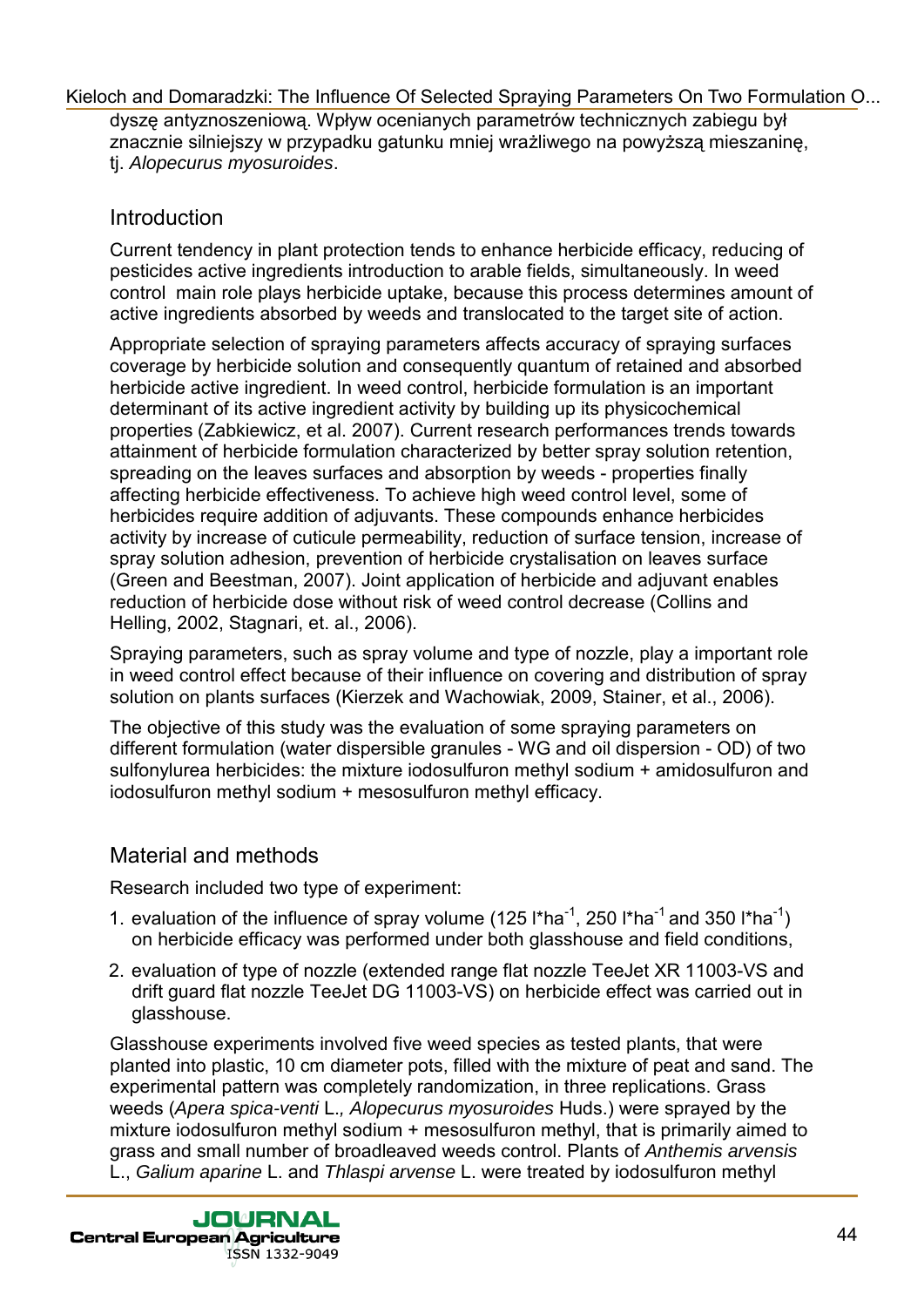sodium + amidosulfuron, that is appropriate to control of broadleaved weeds. At the time of herbicide treatment weeds were at early growth stages (2-4 leaves). Field experiments were carried out during three growing seasons (2007-2009), at two locations of winter wheat, that varied with respect to weed infestation. At the first experimental site, wheat was mainly infested by grass and small number of broadleaved weeds, therefore plots were sprayed by the mixture iodosulfuron methyl sodium + mesosulfuron methyl. At the second location, that was infested by broadleaved weeds, the mixture iodosulfuron methyl sodium + amidosulfuron was used. The experiments followed by the randomized blocks pattern, with four replications. Herbicides treatment was made at the full tillering of wheat, when weeds growth stage varied between 4 and 10 leaves.

Each herbicide was used at recommended dose and reduced by half. The mixture iodosulfuron methyl sodium + mesosulfuron methyl was applied at rates 2.4  $a^*$ ha<sup>-1</sup> + 12 g\*ha<sup>-1</sup> and 1.2 g\*ha<sup>-1</sup> + 6 g\*ha<sup>-1</sup>. According to producer recommendation, WG formulation of this mixture was applied in combination with adjuvant Actirob 842 at dose 1  $\beta$ <sup>1</sup>, to ensure high effect of weed control. Investigated rates of the mixture iodosulfuron methyl sodium + amidosulfuron amounted to  $3.75$  g\*ha<sup>-1</sup> + 15 g\*ha<sup>-1</sup> and 1.875 g\*ha<sup>-1</sup> + 7,5 g\*ha<sup>-1</sup>. Herbicide application under glasshouses conditions was made using laboratory sprayer "Aporo". Experiment 1 was performed using standard nozzle (TeeJet XR 11003-VS) operated at different speed and pressure to obtain three levels of spray volume:  $(125 \text{ l}^* \text{ha}^{-1}, 250 \text{ l}^* \text{ha}^{-1})$  and 350 l\*ha<sup>-1</sup>). Field experimental plots were sprayed by knapsack sprayer "Gloria" equipped with standard - TeeJet XR 11003-VS nozzles. At experiment 2, sprayer operated at constant speed of 2,5 km/ha and the pressure of 200 kPa, producing standard spray volume of  $250$  l\*ha<sup>-1</sup>.

Three weeks after herbicides treatment, weeds were harvested from each pot or field plots and their fresh weight was determined. Herbicides efficacy was assessed on the base of fresh weight reduction influenced by herbicides activity in comparison with untreated object. The fresh weight value of individual weed species (per pot) was calculated as percentage of untreated object and then transformed according to Bliss pattern. For the field experiments calculation, total value of all weeds fresh weight obtained from each plot. The transformed data was calculated using analysis of variance procedures to evaluate the significance of differences at level 0.05.

## **Results**

Considering the influence of herbicide formulation, the mixture iodosulfuron methyl sodium + mesosulfuron methyl was more efficient against weeds, when was applied as water dispersible granules compare to oil dispersion and its activity was more dependent on examined spraying parameters. Another tested herbicide, the mixture iodosulfuron methyl sodium + amidosulfuron did not prove differences with respect to formulation, at type of nozzle as well as spray volume study.

Spray volume affected the activity of the mixture iodosulfuron methyl sodium + mesosulfuron methyl, resulting in decrease of efficacy as along spray volume rose. Significant differences only in case of reduced dose application of oil formulation of this mixture were observed. Control of A.myosuroides was more dependent on spray volume than control of A. spica-venti. Comparable weed control effect at recommended and also reduced dose level was obtained for the lowest (125  $\text{I}^*$ ha<sup>-1</sup>)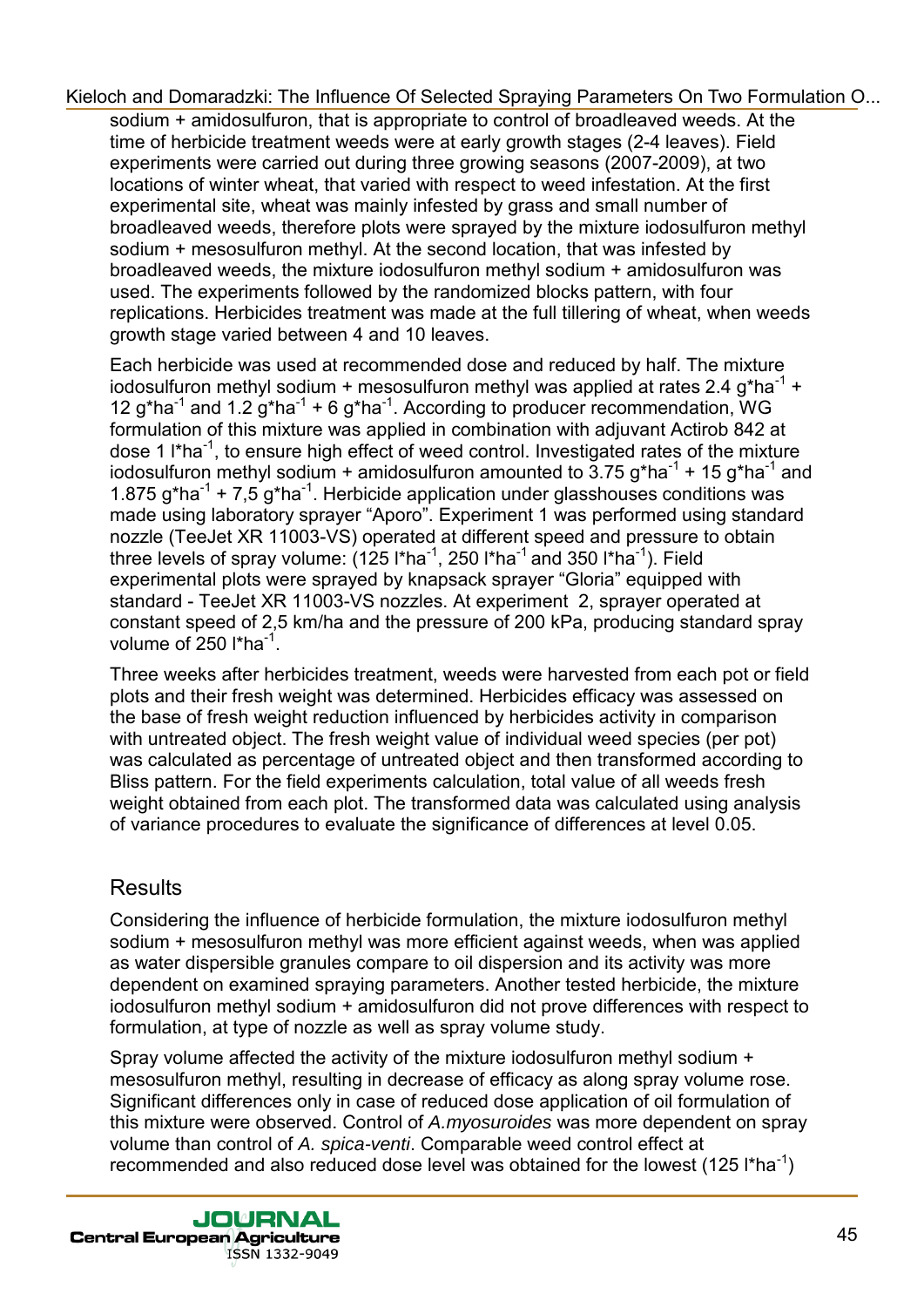spray volume (Table 1 a). Efficacy of the mixture iodosulfuron methyl sodium + amidosulfuron was not related to spraying volume (Table 1 b). Field experiment resulted in weaker efficacy at the highest spray volume for both rates of OD iodosulfuron methyl sodium + mesosulfuron methyl (Table 2).

Table 1. The influence of spray volume on the efficacy of two formulation of sulfonylurea herbicides: a. iodosulfuron methyl sodium + mesosulfuron methyl, b. iodosulfuron methyl sodium + amidosulfuron

Tabela 1. Wpływ wydatku cieczy użytkowej na efektywność dwóch form użytkowych herbicydów sulfonylomocznikowych: a. jodosulfuron metylosodowy + mezosulfuron metylowy, b. jodosulfuron metylosodowy + amidosulfuron a.

| Spray volume<br>Wydatek cieczy<br>użytkowej ( $\text{I}^*$ ha <sup>-1</sup> ) | Efficacy<br>Skuteczność (%) |                  |             |                  |                |                  |           |                  |  |  |  |
|-------------------------------------------------------------------------------|-----------------------------|------------------|-------------|------------------|----------------|------------------|-----------|------------------|--|--|--|
|                                                                               |                             | А.               | spica-venti |                  | A. myosuroides |                  |           |                  |  |  |  |
|                                                                               |                             | WG               |             | OD               | <b>WG</b>      |                  | <b>OD</b> |                  |  |  |  |
|                                                                               | <b>FD</b>                   | $\frac{1}{2}$ FD | FD          | $\frac{1}{2}$ FD | <b>FD</b>      | $\frac{1}{2}$ FD | FD        | $\frac{1}{2}$ FD |  |  |  |
| 125                                                                           | 99a                         | 99a              | 99a         | 96a              | 90a            | 87a              | 88a       | 86a              |  |  |  |
| 250                                                                           | 98a                         | 98a              | 98a         | 95a              | 90a            | 86a              | 87a       | 76b              |  |  |  |
| 350                                                                           | 99a                         | 99a              | 99a         | 85 <sub>b</sub>  | 86a            | 83a              | 89a       | 68 <sub>c</sub>  |  |  |  |

FD (full dose – dawka pełna) – 2.4 g\*ha<sup>-1</sup> + 12 g\*ha<sup>-1</sup>, ½ FD (reduced dose – dawka zredukowana) – 1.2 g\*ha<sup>-1</sup> + 6 g\*ha<sup>-1</sup>

b.

| Spray volume<br>Wydatek cieczy<br>użytkowej $(l^*ha^{-1})$ | Efficacy<br>Skuteczność (%) |                            |           |                            |            |                            |           |                            |            |                |           |                            |
|------------------------------------------------------------|-----------------------------|----------------------------|-----------|----------------------------|------------|----------------------------|-----------|----------------------------|------------|----------------|-----------|----------------------------|
|                                                            | A. arvensis                 |                            |           |                            | G. aparine |                            |           |                            | T. arvense |                |           |                            |
|                                                            | WG                          |                            | <b>OD</b> |                            | <b>WG</b>  |                            | <b>OD</b> |                            | WG         |                | <b>OD</b> |                            |
|                                                            | <b>FD</b>                   | $\frac{1}{2}$<br><b>FD</b> | <b>FD</b> | $\frac{1}{2}$<br><b>FD</b> | <b>FD</b>  | $\frac{1}{2}$<br><b>FD</b> | <b>FD</b> | $\frac{1}{2}$<br><b>FD</b> | <b>FD</b>  | ½<br><b>FD</b> | <b>FD</b> | $\frac{1}{2}$<br><b>FD</b> |
| 125                                                        | 95a                         | 90a                        | 90a       | 92a                        | 92a        | 88a                        | 95a       | 89a                        | 95a        | 95a            | 96a       | 95a                        |
| 250                                                        | 96a                         | 93a                        | 93a       | 91a                        | 92a        | 86a                        | 94a       | 90a                        | 96a        | 94a            | 97a       | 96a                        |
| 350                                                        | 96a                         | 91a                        | 93a       | 91a                        | 92a        | 88a                        | 94a       | 90a                        | 95a        | 95a            | 96a       | 95a                        |

FD (full dose – dawka pełna) – 3.75 g\*ha<sup>-1</sup> + 15 g\*ha<sup>-1</sup>, ½ FD (reduced dose – dawka zredukowana) – 1.875 g\*ha<sup>-1</sup> + 7.5 g\*ha<sup>-1</sup>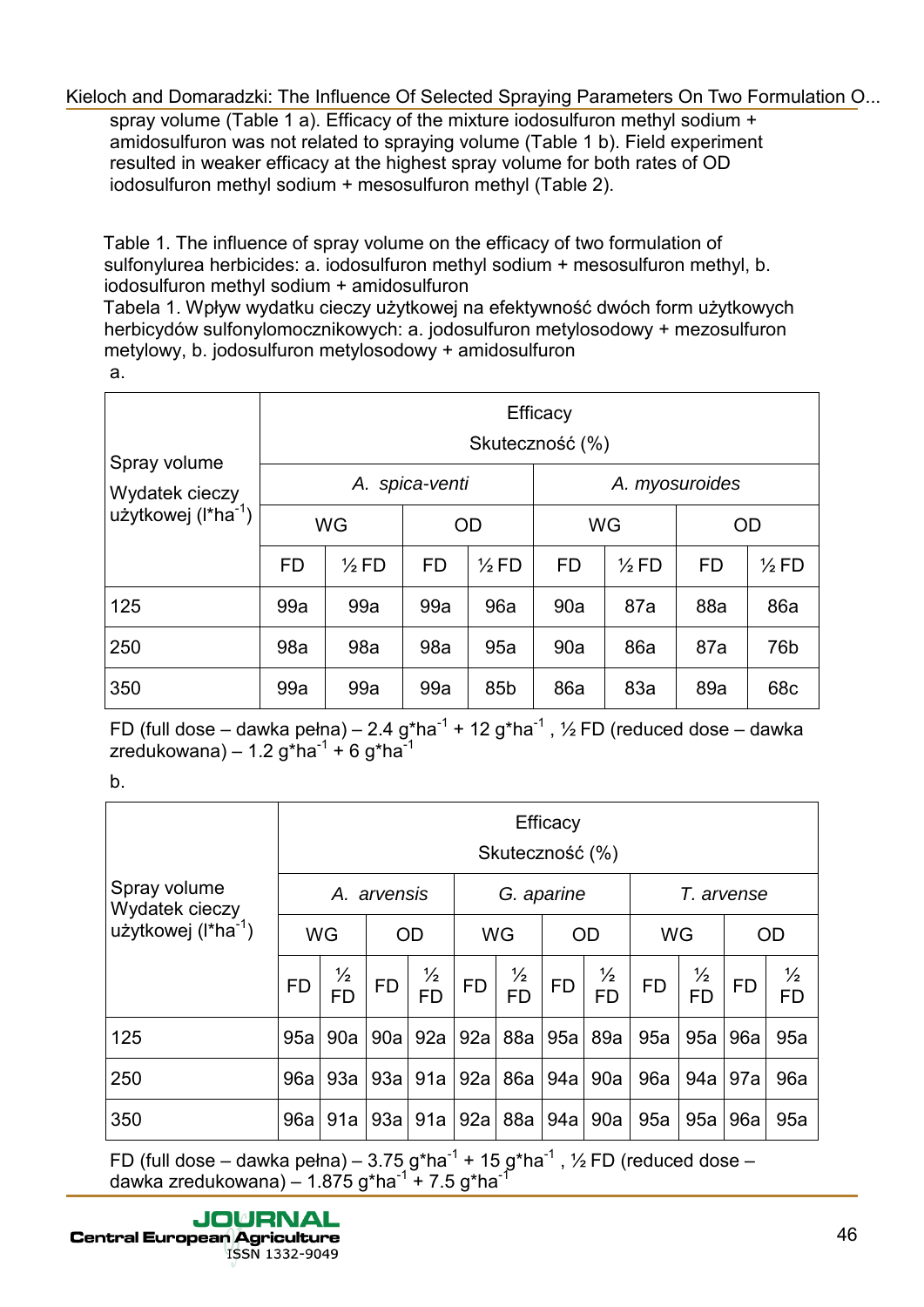#### Values marked by the same letter do not differ significantly [Kieloch and Domaradzki: The Influence Of Selected Spraying Parameters On Two Formulation O...](http://jcea.agr.hr/volumes.php?search=Article%3A1153)

Table 2. The influence of spray volume on the efficacy of two formulation of sulfonylurea herbicides on the base of field experiments (average from 2007-2009) Tabela 2. Wpływ wydatku cieczy użytkowej na efektywność dwóch form użytkowych herbicydów sulfonylomocznikowych na podstawie badań polowych (2007-2009)

| Spray volume<br>Wydatek cieczy<br>użytkowej (I*ha <sup>-1</sup> ) | Efficacy<br>Skuteczność (%) |                                                     |           |                  |                                               |                  |           |                  |  |  |
|-------------------------------------------------------------------|-----------------------------|-----------------------------------------------------|-----------|------------------|-----------------------------------------------|------------------|-----------|------------------|--|--|
|                                                                   |                             | lodosulfuron methyl sodium<br>+ mesosulfuron methyl |           |                  | lodosulfuron methyl sodium<br>+ amidosulfuron |                  |           |                  |  |  |
|                                                                   |                             | WG                                                  |           | <b>OD</b>        |                                               | WG               | <b>OD</b> |                  |  |  |
|                                                                   | <b>FD</b>                   | $\frac{1}{2}$ FD                                    | <b>FD</b> | $\frac{1}{2}$ FD | <b>FD</b>                                     | $\frac{1}{2}$ FD | <b>FD</b> | $\frac{1}{2}$ FD |  |  |
| 125                                                               | 95a                         | 91a                                                 | 94a       | 89a              | 98a                                           | 95a              | 94a       | 94a              |  |  |
| 250                                                               | 89a                         | 88a                                                 | 88a       | 85 <sub>b</sub>  | 98a                                           | 96a              | 95a       | 93a              |  |  |
| 350                                                               | 86 <sub>b</sub>             | 85b                                                 | 84b       | 80 <sub>b</sub>  | 99a                                           | 96a              | 92a       | 94a              |  |  |

FD (full dose – dawka pełna) – 2.4 g\*ha<sup>-1</sup> + 12 g\*ha<sup>-1</sup> for iodosulfuron methyl sodium + mesosulfuron methyl and  $3.75$  g\*ha<sup>-1</sup> + 15 g\*ha<sup>-1</sup> for iodosulfuron methyl sodium + amidosulfuron

 $\frac{1}{2}$  FD (reduced dose – dawka zredukowana) – 1.2 g\*ha<sup>-1</sup> + 6 g\*ha<sup>-1</sup> for iodosulfuron methyl sodium + mesosulfuron methyl and  $1.875$  g\*ha<sup>-1</sup> + 7.5 g\*ha<sup>-1</sup> for iodosulfuron methyl sodium + amidosulfuron

Values marked by the same letter do not differ significantly

Nozzle type did not affect grass weeds control, when plants were sprayed by WG formulation of the mixture iodosulfuron methyl sodium + mesosulfuron methyl. OD formulation was significantly influenced by type of nozzle when was applied at reduced dose. Usage of TeeJet DG 11003-VS gave considerably weaker A. myosuroides control than TeeJet XR 11003-VS, at both doses level. Parallel pattern was found for A. spica-venti treated with reduced dose. Oil formulation showed essential differences between recommended and reduced dose activity (Table 3 a). Nozzle type did not affect the mixture iodosulfuron methyl sodium + amidosulfuron activity (Table 3 b).

Table 3. The influence of nozzle type on the efficacy of two formulation of sulfonylurea herbicides a. iodosulfuron methyl sodium + mesosulfuron methyl, b. iodosulfuron methyl sodium + amidosulfuron

Tabela 3. Wpływ rodzaju dyszy na efektywność dwóch form użytkowych herbicydów sulfonylomocznikowych: a. jodosulfuron metylosodowy + mezosulfuron metylowy, b. jodosulfuron metylosodowy + amidosulfuron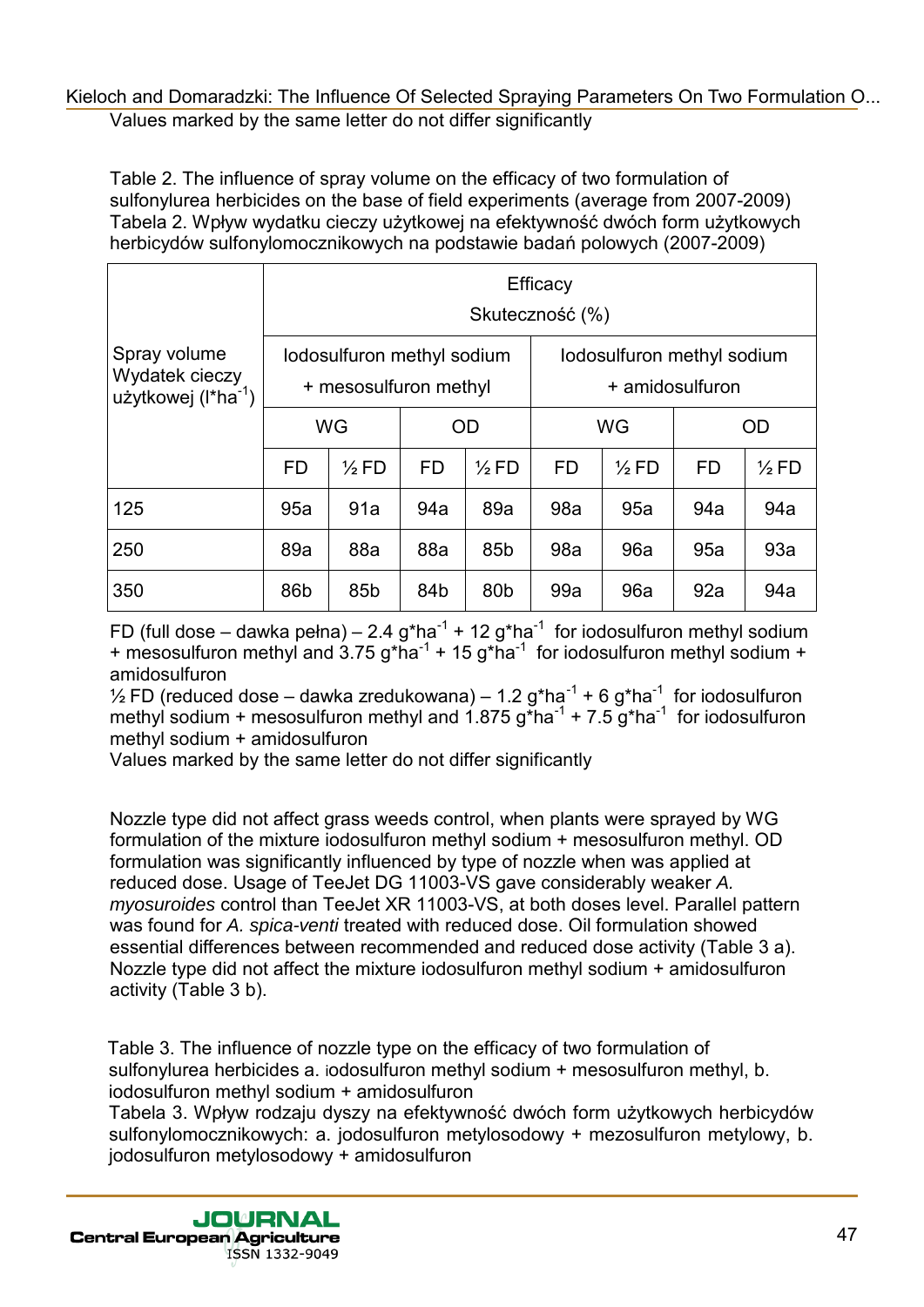a.

|                    | Efficacy<br>Skuteczność (%) |                  |                |                  |                |                  |     |                  |  |  |
|--------------------|-----------------------------|------------------|----------------|------------------|----------------|------------------|-----|------------------|--|--|
| Nozzle type        |                             |                  | A. spica-venti |                  | A. myosuroides |                  |     |                  |  |  |
| Rodzaj dyszy       | WG                          |                  | OD             |                  | <b>WG</b>      |                  | OD  |                  |  |  |
|                    | FD                          | $\frac{1}{2}$ FD | <b>FD</b>      | $\frac{1}{2}$ FD | FD             | $\frac{1}{2}$ FD | FD  | $\frac{1}{2}$ FD |  |  |
| TeeJet XR 11003-VS | 96a                         | 95a              | 97a            | 89a              | 90a            | 89a              | 91a | 69 <sub>c</sub>  |  |  |
| TeeJet DG 11003-VS | 90a                         | 89a              | 92a            | 80 <sub>b</sub>  | 91a            | 89a              | 83b | 56d              |  |  |

b.

|                              | Efficacy<br>Skuteczność (%) |                            |           |                            |            |                            |           |                            |            |                            |           |                            |
|------------------------------|-----------------------------|----------------------------|-----------|----------------------------|------------|----------------------------|-----------|----------------------------|------------|----------------------------|-----------|----------------------------|
| Nozzle type                  | A. arvensis                 |                            |           |                            | G. aparine |                            |           |                            | T. arvense |                            |           |                            |
| Rodzaj dyszy                 | <b>WG</b>                   |                            | <b>OD</b> |                            | WG         |                            | <b>OD</b> |                            | WG         |                            | <b>OD</b> |                            |
|                              | <b>FD</b>                   | $\frac{1}{2}$<br><b>FD</b> | <b>FD</b> | $\frac{1}{2}$<br><b>FD</b> | <b>FD</b>  | $\frac{1}{2}$<br><b>FD</b> | <b>FD</b> | $\frac{1}{2}$<br><b>FD</b> | <b>FD</b>  | $\frac{1}{2}$<br><b>FD</b> | <b>FD</b> | $\frac{1}{2}$<br><b>FD</b> |
| <b>TeeJet XR</b><br>11003-VS | 94a                         | 93a                        | 98a       | 95a                        | 92a        | 77c                        | 94a       | 89a                        | 100a       | 100a                       | 100a      | 100a                       |
| <b>TeeJet DG</b><br>11003-VS | 92a                         | 86a                        | 98a       | 97a                        | 91a        | 74c                        | 94a       | 92a                        | 100a       | 100a                       | 100a      | 100a                       |

Explanations – see table 1 a, b Objaśnienia – patrz tabela 1a, b

## **Discussion**

Correctly application method should result in a great quantity of herbicide active ingredient deposited and uniformly distributed on plant surface. It can be obtained by optimizing of spraying parameters such as spray volume, nozzle type, size of droplets, herbicide dose and formulation. Results obtained from these experiments show, that herbicide efficacy was influenced by kind of active ingredient, herbicide dose and formulation, spray volume and nozzle type used in herbicide treatment.

Studies on the influence of spray volume on herbicides effect gave divergent results. Increase of this parameter leads to dilution of herbicide and reduction of spray solution retention on treated plants, giving herbicide effect decrease (Shaw, et al., 2000). McMullan (1995) reports, that reduction of spray volume caused increase of sethoxydim efficacy, but did not influence fenoxaprop-P- ethyl. For contrast, spray volume did not affect activity of trinexapac-ethyl, although higher efficacy at low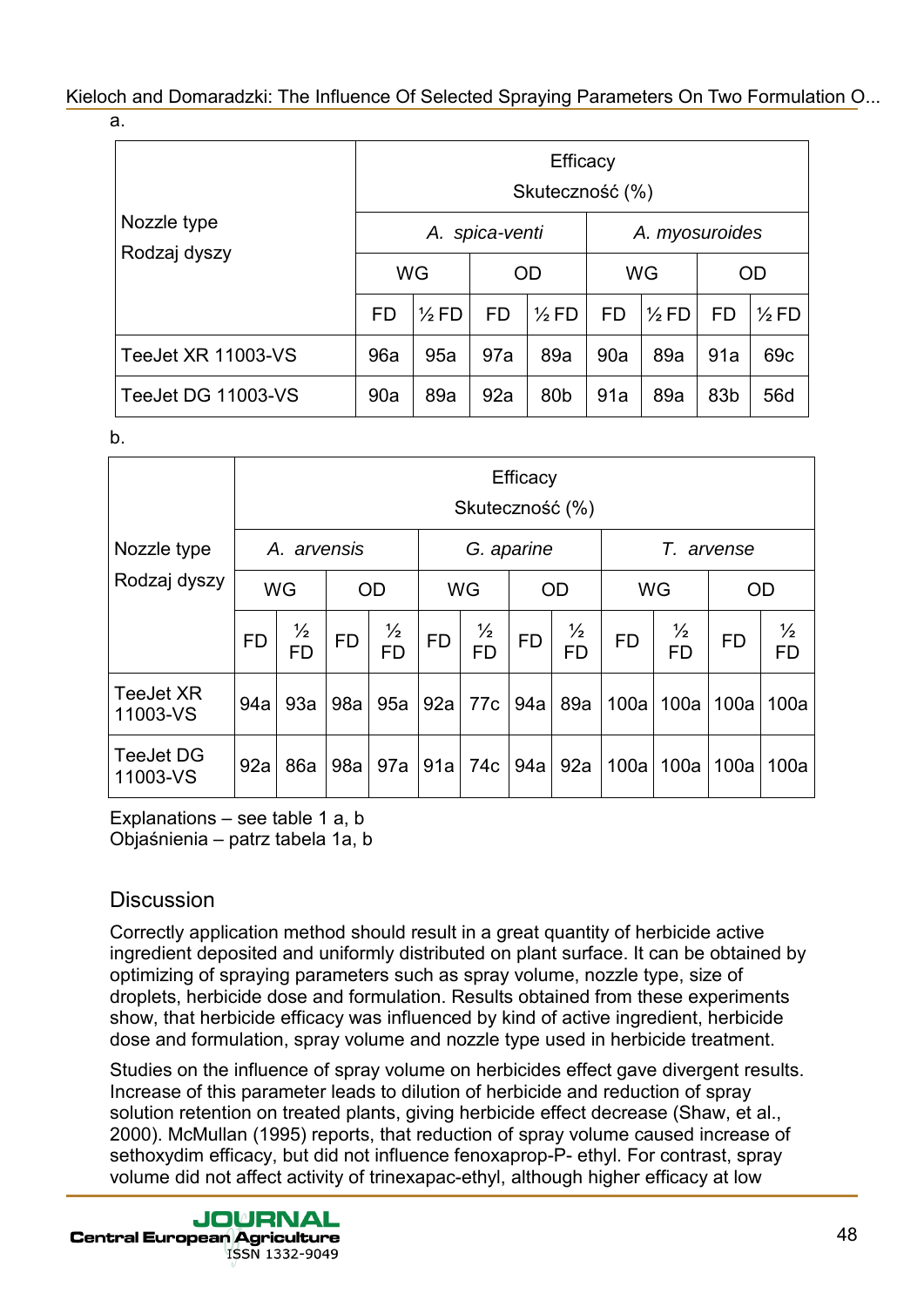volume level was observed when adjuvant was added to spray solution (Fagerness and Penner, 1998). In the present study, weaker efficacy with respect to herbicide formulation was observed for only iodosulfuron methyl sodium + mesosulfuron methyl. Activity of water dispersible granules formulation, that was applied under controlled conditions was not related to spray volume, but differences occurred only in case of oil formulation used in reduced dose. The OD is a new formulation that combines the advantages of solid and liquid formulations. Usage of oil dispersion formulation results in improvement of spray solution retention and its spreading on the leaves surface. Therefore it is expected, that activity of oil dispersion herbicides was not considerably related to other factors such as spraying parameters. However results of presented research are in disagreement with this assumption, but only with respect to iodosulfuron methyl sodium + mesosulfuron methyl. WG formulation was used, according to producer recommendation, with addition of adjuvant, whilst the same formulation of the second herbicide does not require usage of adjuvant. Thus joint application (WG formulation + adjuvant) was more profitable than single one (OD formulation alone). Efficacy of iodosulfuron methyl sodium + mesosulfuron methyl (WG and OD) applied under field conditions was dependent on spray volume for both recommended and reduced dose, resulting in weaker weed control at the highest spray volume. Proven differences between field and glasshouse experiments are due to higher herbicides activity under controlled environment conditions and also different at more advanced weeds growth stage and the time of spraying (Domaradzki and Kieloch, 2007). The efficacy of oil dispersion herbicide has also been reported for the mixture iodosulfuron methyl sodium + mesosulfuron methylsodium, giving better OD than WG effect (Kerlen and Brink, 2006), but other researcher did not find differences between formulation (Paradowski and Jakubiak, 2006).

Nozzle type affects size of droplets and also spray distribution on plant surface. Results obtained from this research proved better herbicide efficacy when TeeJet XR 11003-VS was used for treatment. These differences were found for only the mixture iodosulfuron methyl sodium + mesosulfuron methyl applied as oil formulation. More pronounced diversification for reduced rate was observed. Nozzle TeeJet DG 11003- VS is especially useful under windy weather conditions, because it produces larger droplets, that are less vulnerable to drift. Similarly to these findings, it was reported previously that better herbicide efficacy could be performed using nozzles producing small droplets (Kierzek and Wachowiak, 2005, Shaw, et al., 2000).

Reduced doses application imposes certain restriction and requires detailed information about the influence of numerous conditions on the efficacy of herbicide such as plants and soil-weather factors as well as technical parameters. Activity of herbicide used at lowered dose is more dependent on other factors, i.e. treatment carried out under unfavorable weather conditions or on later weeds growth stage can result in decrease of efficacy (Collings, et al. 2003, Domaradzki and Kieloch 2007). Therefore results obtained from this research point out that greater spray volume  $(350 \text{ l*ha}^{-1})$  and drift guard flat nozzle (TeeJet DG 11003-VS) may be factor limiting lowered dose application, especially against less responsive to herbicides weed species. It is also important to take into consideration active ingredient of herbicide and its formulation.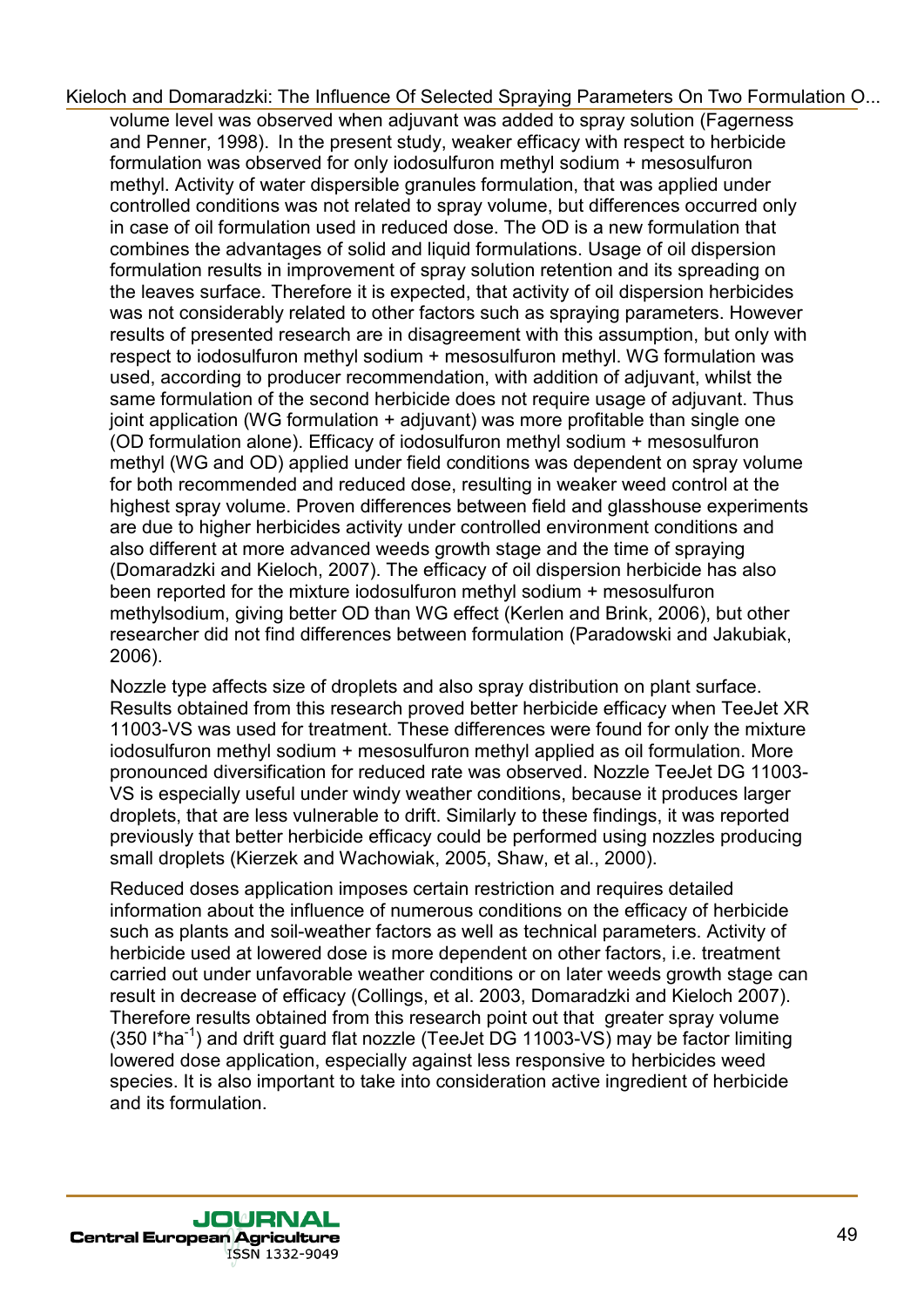## **Conclusions**

Water volume and nozzle type did not affect the mixture iodosulfuron methyl sodium + amidosulfuron activity.

Water volume differentiated efficacy of OD formulation of the mixture iodosulfuron methyl sodium + mesosulfuron methyl, when it was used at lowered dose. As water volume rose, herbicide efficacy decreased.

Type of nozzle influenced efficacy of OD formulation of the mixture methyl sodium + mesosulfuron methyl, at both of full and reduced doses level. Significantly weaker efficacy was obtained when drift guard nozzle was used.

## References

- Collins, R.T., Helling, Ch.S., (2002) Surfactant enhanced control of two Erythroxylum species by glyphosate. Weed Technology, 16 (4), 851-859.
- Collings, L.V., Blair, A.M., Gay, A.P., Dyer, C.J., Mackay, N., (2003) The effect of weather factors on the performance of herbicides to control Alopecurus myosuroides in winter wheat. Weed Research, 43 (2), 146-153.
- Domaradzki, K., Kieloch, R., (2007) Działanie różnych dawek herbicydów z grupy regulatorów wzrostu i pochodnych sulfonylomocznika na Galium aparine i Stellaria media w zależności od ich fazy rozwojowej. Annales UMCS, 2007, LXII (2), 1-8.
- Fagerness, M.J., Penner, D., (1998) Spray Application Parameters That Influence the Growth Inhibiting Effects of Trinexapac-Ethyl. Crop Science, 38 (4), 1028- 1035.
- Green, J.M., Beestman, G.B., (2007) Recently patented commercialized formulation and adjuvant technology. Crop Protection, 26 (3), 320-327.
- Kerlen, D., Brink, A., (2006) OD<sub>esi</sub>® Die neue innovative, Formulierungstechnologie für Sulfonylharnstoffe, dargestellt am Beispiel von ATLANTIS<sup>®</sup> OD. Journal of Plant Diseases and Protection, Sonderheft XX, 1033–1037.
- Kierzek, R., Wachowiak, M., (2005) Zwalczanie chwastów jedno- i dwuliściennych przez łączne stosowanie herbicydów oraz różnych parametrów opryskiwania. Progress in Plant Protection/Postępy w Ochronie Roślin, 45 (2), 790-793.
- Kierzek, R., Wachowiak, M., (2009) Wpływ techniki ochrony roślin na skuteczność wykonywanych zabiegów. Problemy Inżynierii Rolniczej, 2, 75-81.
- McMullan, P.M., (1995) Effect of spray volume, spray pressure and adjuvant volume on efficacy of sethoxydim and fenoxaprop-P-ethyl. Crop Protection, 14 (7), 549-554.
- Paradowski, A., Jakubiak, S., (2006) Ocena skuteczności chwastobójczej łącznego stosowania preparatu Atlantis OD z innymi herbicydami w pszenicy ozimej. Progress in Plant Protection/Postępy w Ochronie Roślin, 46 (2), 196–199.
- Shaw, D.R., Morris, W.H., Webster, E.P., Smith, D.B., (2000) Effects of spray volume and droplet size on herbicide deposition and common cocklebur (Xantium strumarium) control. Weed Technology, 14 (2), 321-326.